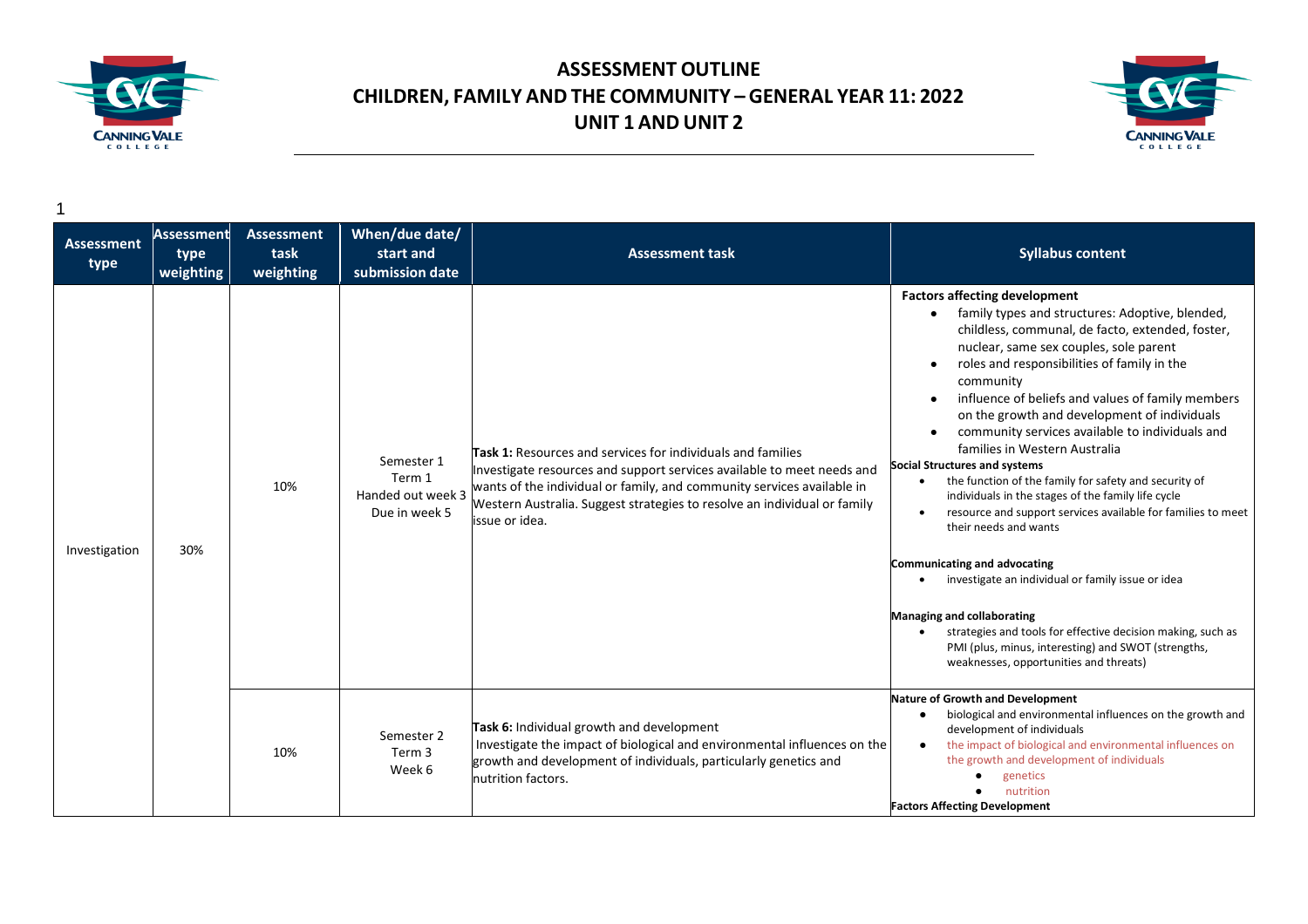



|     |                                |                                                                                                                                                                                                                    | lifestyle behaviours that promote optimal growth,<br>development and well-being<br>influence and impact of lifestyle behaviours on the growth<br>and development of individuals<br><b>Managing and Collaborating</b><br>strategies and tools for self-management skills<br>goal setting<br>$\bullet$<br>resource management<br>time management<br>budgeting<br>reflection<br>$\bullet$<br>effective communication strategies, such as verbal, non-<br>verbal and visual                                                                                                                                                                                                                                                                                                                                                                                                                                                                                                                                                                                                                                                                                       |
|-----|--------------------------------|--------------------------------------------------------------------------------------------------------------------------------------------------------------------------------------------------------------------|---------------------------------------------------------------------------------------------------------------------------------------------------------------------------------------------------------------------------------------------------------------------------------------------------------------------------------------------------------------------------------------------------------------------------------------------------------------------------------------------------------------------------------------------------------------------------------------------------------------------------------------------------------------------------------------------------------------------------------------------------------------------------------------------------------------------------------------------------------------------------------------------------------------------------------------------------------------------------------------------------------------------------------------------------------------------------------------------------------------------------------------------------------------|
| 10% | Semester 2<br>Term 4<br>Week 4 | Task 8: Support services<br>Examine a community issue related to families; investigate roles and<br>responsibilities of networks or services that promote and support the<br>well-being of individuals and groups. | <b>Communicating and Advocating</b><br>examine a community issue that relates to families<br>$\bullet$<br><b>Social Issues and Trends</b><br>individual well-being and community health issues and their<br>$\bullet$<br>implications on the community<br><b>Social Structures and Systems</b><br>roles and responsibilities of networks or services to promote<br>$\bullet$<br>and support the well-being of individuals and groups<br>influence of community attitudes, beliefs, and values on the<br>development of resources and support services<br><b>Ethical and Legal Awareness</b><br>rights and responsibilities of individuals and groups and the<br>$\bullet$<br>consequences and sanctions if rules and laws are not<br>followed<br>ethical behaviours, values, rules, regulations and<br>responsibilities of specific community groups and<br>institutions<br>Communicating and advocating<br>use research skills to gather information from primary and<br>$\bullet$<br>secondary sources<br>communicate ideas using appropriate formats considering<br>$\bullet$<br>purpose and audience<br>investigate an individual or family issue or idea |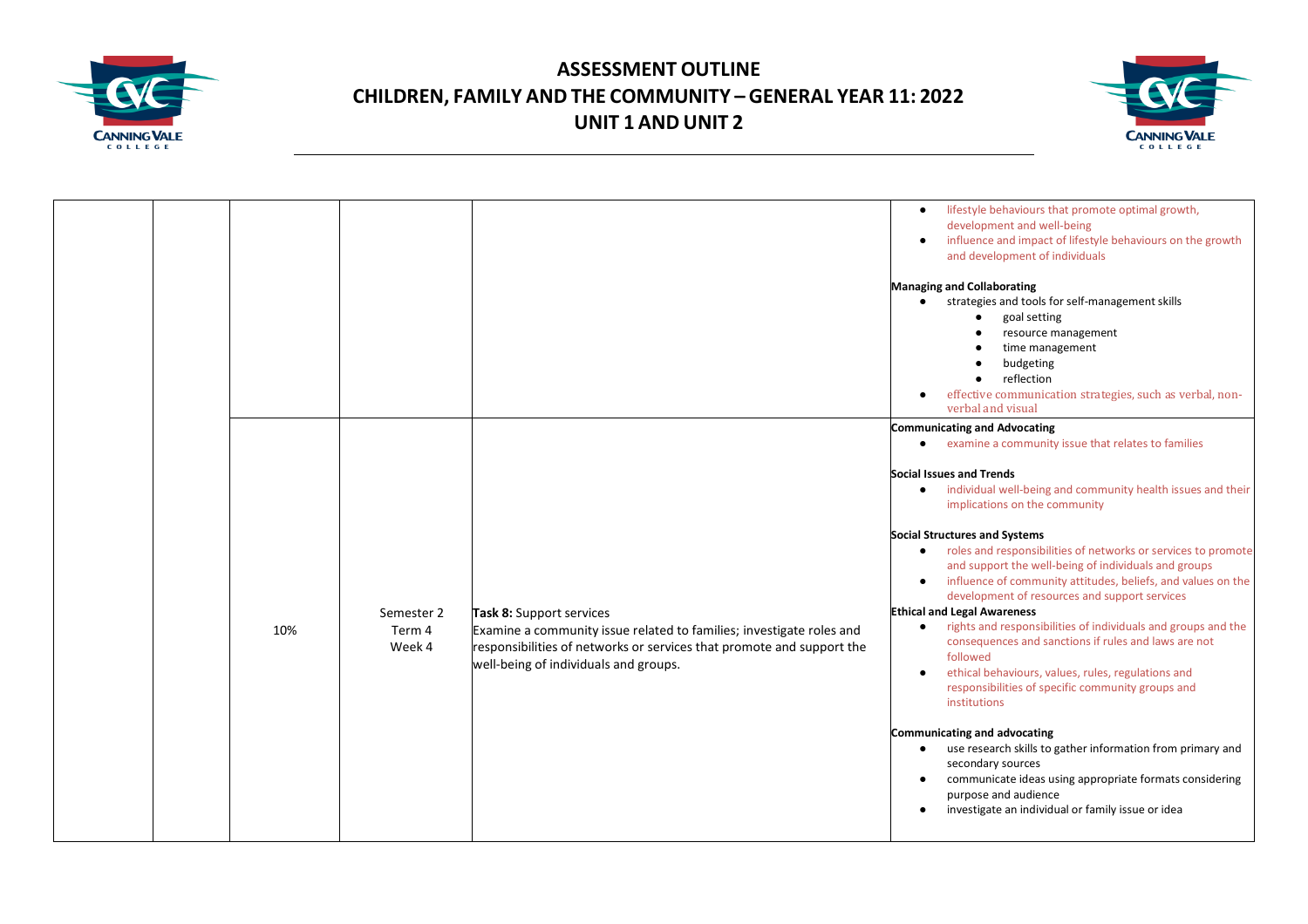



|            |     |     |                                |                                                                                                                                                                                                                                                                                                                                                                                  | Processes for meeting needs<br>characteristics of existing products or community services<br>available for individuals and families<br>attitudes, beliefs and values of developers and their<br>$\bullet$<br>influence on products or services for a target market<br>consider social, environmental, and economic factors, and<br>the concept of the Triple Bottom Line when producing and<br>evaluating products or services                                                                                                                                                                                                                                                                                 |
|------------|-----|-----|--------------------------------|----------------------------------------------------------------------------------------------------------------------------------------------------------------------------------------------------------------------------------------------------------------------------------------------------------------------------------------------------------------------------------|----------------------------------------------------------------------------------------------------------------------------------------------------------------------------------------------------------------------------------------------------------------------------------------------------------------------------------------------------------------------------------------------------------------------------------------------------------------------------------------------------------------------------------------------------------------------------------------------------------------------------------------------------------------------------------------------------------------|
|            |     |     |                                |                                                                                                                                                                                                                                                                                                                                                                                  | <b>Managing and Collaborating</b><br>conflict resolution strategies, such as 'win, win', compromise<br>and negotiation<br>strategies and tools for effective decision making, such as<br>$\bullet$<br>PMI (plus, minus, interesting) and SWOT (strengths,<br>weaknesses, opportunities and threats)<br>resolution strategies using a decision-making process, such<br>as PMI (plus, minus, interesting), APC (alternatives,<br>possibilities, and choices) and OPV (other people's views)                                                                                                                                                                                                                      |
| Production | 55% | 15% | Semester 1<br>Term 2<br>Week 1 | Task 2: Growth and development portfolio<br>Produce a detailed portfolio about your growth and development.<br>Identify significant developmental milestones, include domains of<br>growth and development, and collect primary sources such as an<br>interview with a family member. Consider family access to existing<br>products or community services throughout childhood. | Social issues and trends<br>social issues and their influence on families and<br>$\bullet$<br>communities<br><b>Ethical and Legal Awareness</b><br>values and ethical decision making for individuals, families<br>$\bullet$<br>and the community<br><b>Communicating and Advocating</b><br>use research skills to gather information from primary and<br>$\bullet$<br>secondary sources<br><b>Managing and Collaborating</b><br>use the technology process when working individually or<br>$\bullet$<br>collaboratively to develop appropriate solutions to meet<br>human needs<br>strategies and tools for self-management skills<br>goal setting<br>$\bullet$<br>time management<br>reflection<br>$\bullet$ |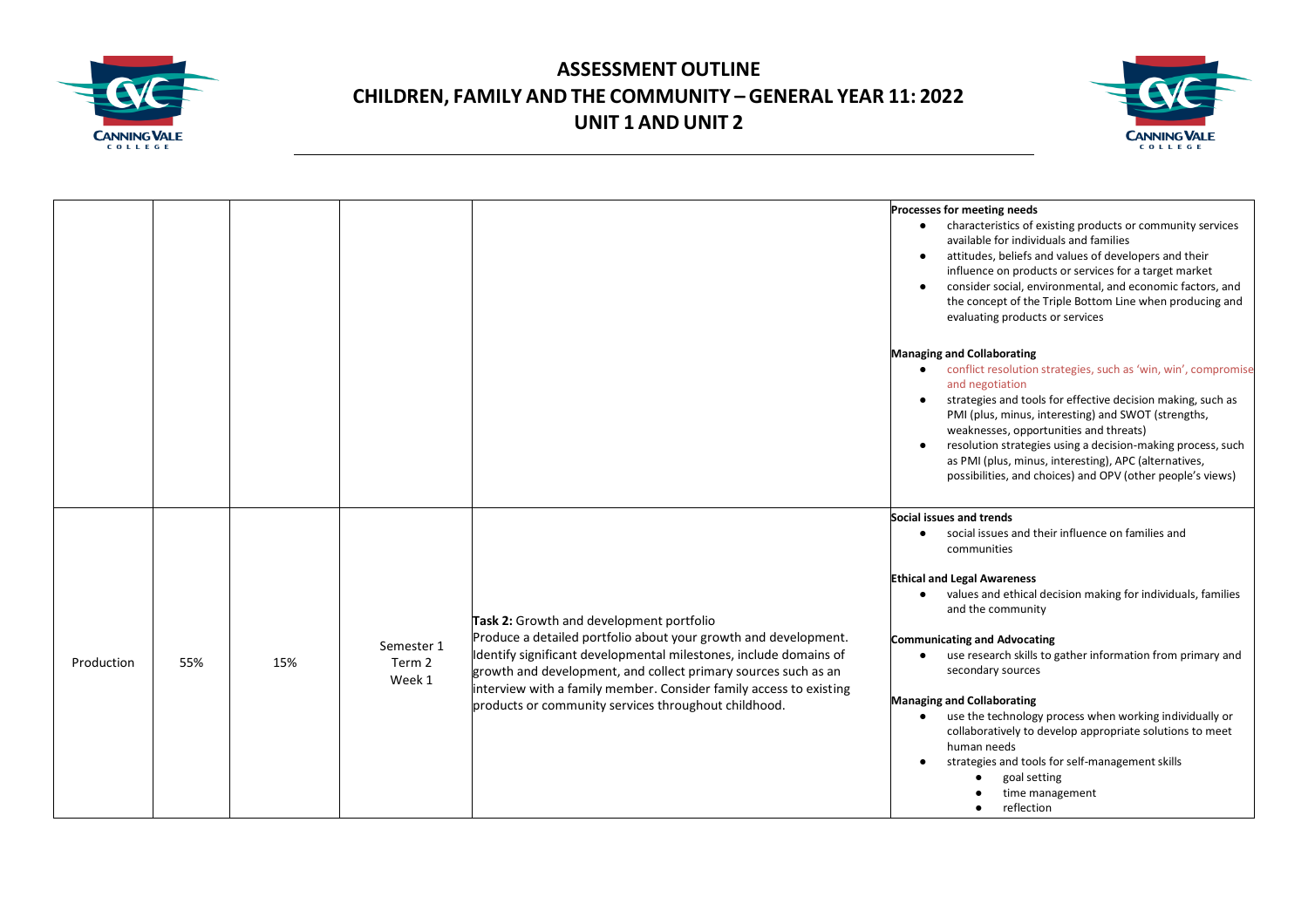



|  |  |                          |                                |                                                                                                                                                                                                                                                                                                       | human and non-human resources for working<br>$\bullet$<br>collaboratively                                                                                                                                                                                                                                                                                                                                                                                                                                                                                                                                                                                                                                                                                                                                                                                                                                                                                |
|--|--|--------------------------|--------------------------------|-------------------------------------------------------------------------------------------------------------------------------------------------------------------------------------------------------------------------------------------------------------------------------------------------------|----------------------------------------------------------------------------------------------------------------------------------------------------------------------------------------------------------------------------------------------------------------------------------------------------------------------------------------------------------------------------------------------------------------------------------------------------------------------------------------------------------------------------------------------------------------------------------------------------------------------------------------------------------------------------------------------------------------------------------------------------------------------------------------------------------------------------------------------------------------------------------------------------------------------------------------------------------|
|  |  | 20%                      | Semester 1<br>Term 2<br>Week 9 | Task 3: Helping out<br>Plan, design and produce an item or care package for an individual or<br>family in need or in a crisis situation. Develop appropriate solutions to<br>meet human needs, working individually or collaboratively. Implement<br>strategies and skills for self-management.       | Processes for meeting needs<br>attitudes, beliefs and values of developers and their influence<br>$\bullet$<br>on products or services for a target market<br>features of existing products or services for individuals and<br>$\bullet$<br>families<br>aesthetic<br>$\bullet$<br>functional<br>social<br>financial<br>environmental<br>beliefs and values that influence development and use of<br>products or services<br>developer<br>$\bullet$<br>individual<br><b>Processes for Meeting Needs</b><br>attitudes, beliefs and values of developers and their<br>$\bullet$<br>influence on products or services for a target market<br>features of existing products or services for individuals and<br>families<br>aesthetic<br>$\bullet$<br>functional<br>social<br>financial<br>environmental<br>$\bullet$<br>beliefs and values that influence development and use of<br>products or services<br>developer<br>$\bullet$<br>individual<br>$\bullet$ |
|  |  | 20%<br>Term 3<br>Week 10 |                                | Task 7: Taking action<br>Plan, design and produce educational products suitable for an advertising<br>campaign or expo exhibition related to childhood/adolescent health<br>issues. Consider the influence of protective and preventative strategies<br>on the growth and development of individuals. | <b>Factors Affecting Development</b><br>lifestyle risk factors, such as smoking, alcohol consumption<br>and illicit drugs and their impact on individuals, groups, and                                                                                                                                                                                                                                                                                                                                                                                                                                                                                                                                                                                                                                                                                                                                                                                   |
|  |  |                          | Semester 2                     |                                                                                                                                                                                                                                                                                                       | the community<br>influence of protective and preventative strategies on the<br>$\bullet$<br>growth and development of individuals                                                                                                                                                                                                                                                                                                                                                                                                                                                                                                                                                                                                                                                                                                                                                                                                                        |
|  |  |                          |                                |                                                                                                                                                                                                                                                                                                       | <b>Communicating and Advocating</b><br>collate and present information using appropriate formats<br>and consider purpose and audience                                                                                                                                                                                                                                                                                                                                                                                                                                                                                                                                                                                                                                                                                                                                                                                                                    |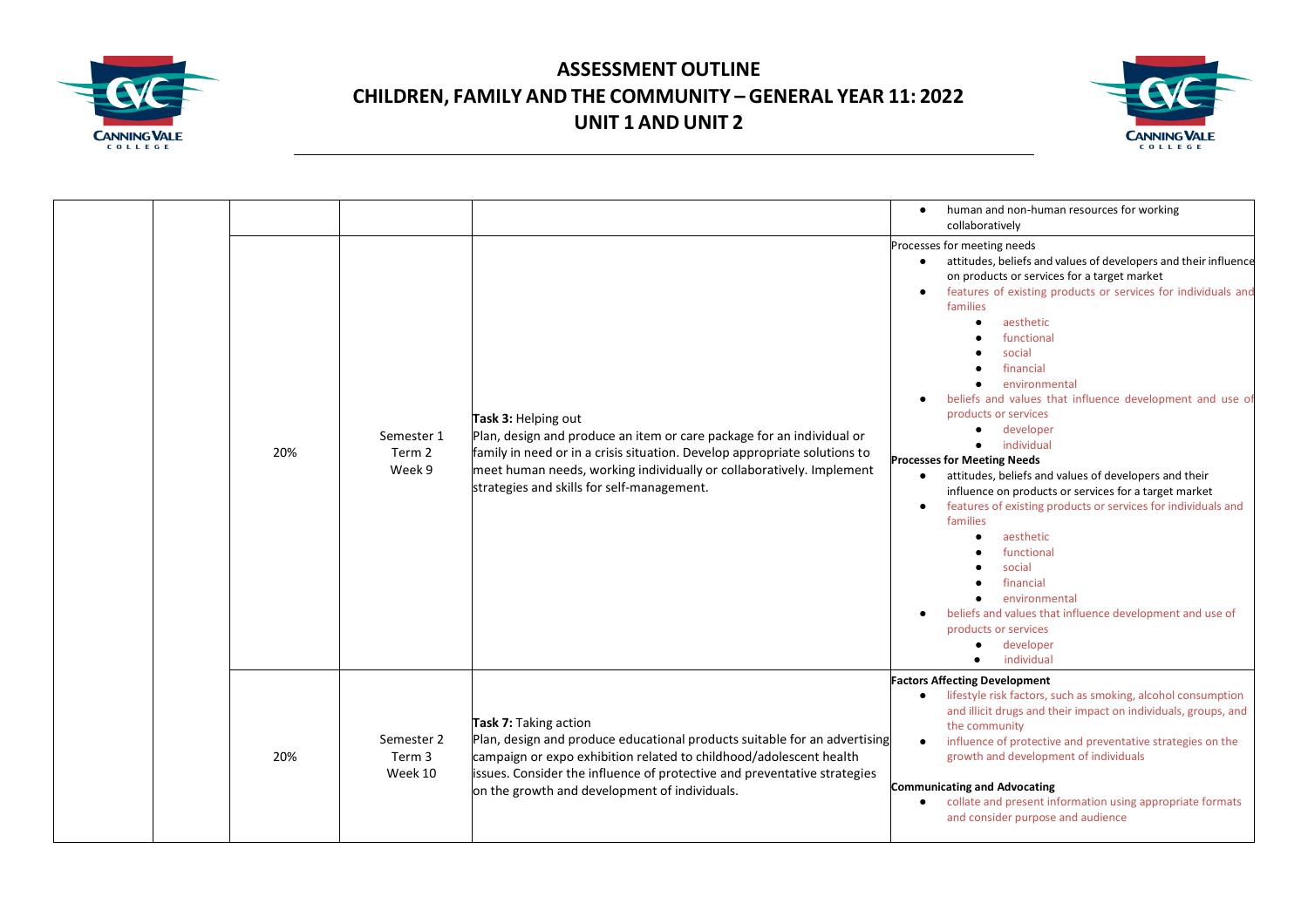



|          |     |    |                                |                                                                                                                                                                                                                                                    | <b>Managing and Collaborating</b><br>influences on decision making and goal setting<br>$\bullet$<br>attitudes<br>$\bullet$<br>beliefs<br>values<br>$\bullet$<br>conflict resolution strategies, such as 'win, win',<br>compromise and negotiation                                                                                                                                                                                                                                                                                                                                                                                                                                                                                                                                                                                                                                                                                                                                                                                                                                                                                                                                                                                                           |
|----------|-----|----|--------------------------------|----------------------------------------------------------------------------------------------------------------------------------------------------------------------------------------------------------------------------------------------------|-------------------------------------------------------------------------------------------------------------------------------------------------------------------------------------------------------------------------------------------------------------------------------------------------------------------------------------------------------------------------------------------------------------------------------------------------------------------------------------------------------------------------------------------------------------------------------------------------------------------------------------------------------------------------------------------------------------------------------------------------------------------------------------------------------------------------------------------------------------------------------------------------------------------------------------------------------------------------------------------------------------------------------------------------------------------------------------------------------------------------------------------------------------------------------------------------------------------------------------------------------------|
| Response | 15% | 5% | Semester 1<br>Term 2<br>Week 4 | Task 4: Test<br>Features of rules, regulations, and laws will be examined. Demonstrate<br>the use of decision-making processes to resolve issues with<br>consideration for individual rights and responsibilities related to family<br>challenges. | <b>Managing and Collaborating</b><br>use the technology process when working individually or<br>$\bullet$<br>collaboratively to develop appropriate solutions to meet<br>human needs<br>strategies and tools for self-management skills<br>goal setting<br>$\bullet$<br>time management<br>reflection<br>human and non-human resources for working<br>Strategies and tools for effective decision making, such as<br>PMI (plus, minus and interesting) and SWOT (strengths,<br>weaknesses, opportunities and threats)<br><b>Social Issues and Trends</b><br>stereotypes and their influence on individuals, family and<br>$\bullet$<br>community life<br><b>Ethical and Legal Awareness</b><br>rights and responsibilities of individuals related to family<br>$\bullet$<br>challenges and daily life<br>features and relationship between rules, regulations and<br>laws<br><b>Communicating and Advocating</b><br>communicate ideas using appropriate formats considering<br>$\bullet$<br>purpose and audience<br><b>Managing and Collaborating</b><br>resolution strategies using a decision-making process, such<br>$\bullet$<br>as PMI (plus, minus and interesting), APC (alternatives,<br>possibilities and choices) and OPV (other peoples's views) |